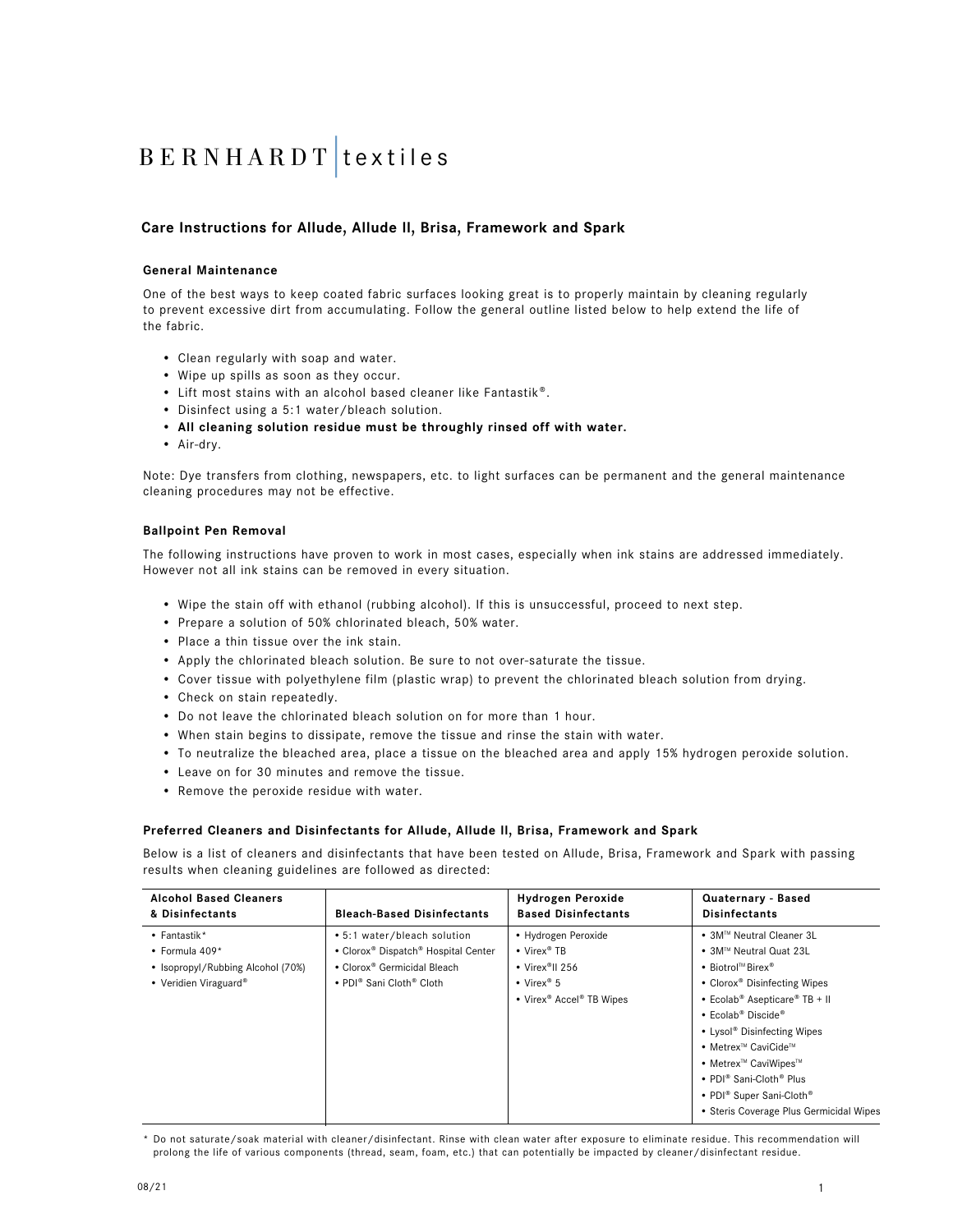## **Care Instructions for Canvas**

### **General Maintenance**

Spot clean with clean water and a soft towel to remove most everyday stains.

- Wipe up spills as soon as they occur.
- Disinfect using a 4:1 water/bleach solution.
- **All cleaning solution residue must be thoroughly rinsed off with water.**
- Air-dry.
- **• Residue left by cleaning agents will degrade and shorten the life and/or affect the product's appearance if not removed.**

#### **Approved Healthcare Cleaners**

This list represents some of the most common options available and is not intended to be comprehensive.

- 3M C Diff Solution Tablets
- 3M HB Quat
- Amphyl
- CariCide
- Cavi Wipes XL
- Clorox Bleach Germicidal Wipes
- Clorox Healthcare Hydrogen Peroxide Wipes
- Ecolab A456 II
- Formula 409
- Hydrogen Peroxide
- Isopropyl Alcohol (70%)
- Lysol Disinfectant Spray
- Oxivir 1
- Oxivir Five J6
- Oxivir Tb Wipes
- Oxycide
- Perisept
- Soni Cloth AF3 Germicidal Wipes
- Virex II 256
- Virex Plus
- Virex TB
- Waxcide 128

The cleaning recommendations above are just a guide and intended to help the maintenance of the specified product. Bernhardt Textiles neither guarantees, nor will take any responsibility for the specific results, as testing of these products was conducted under laboratory conditions and results may vary under actual conditions.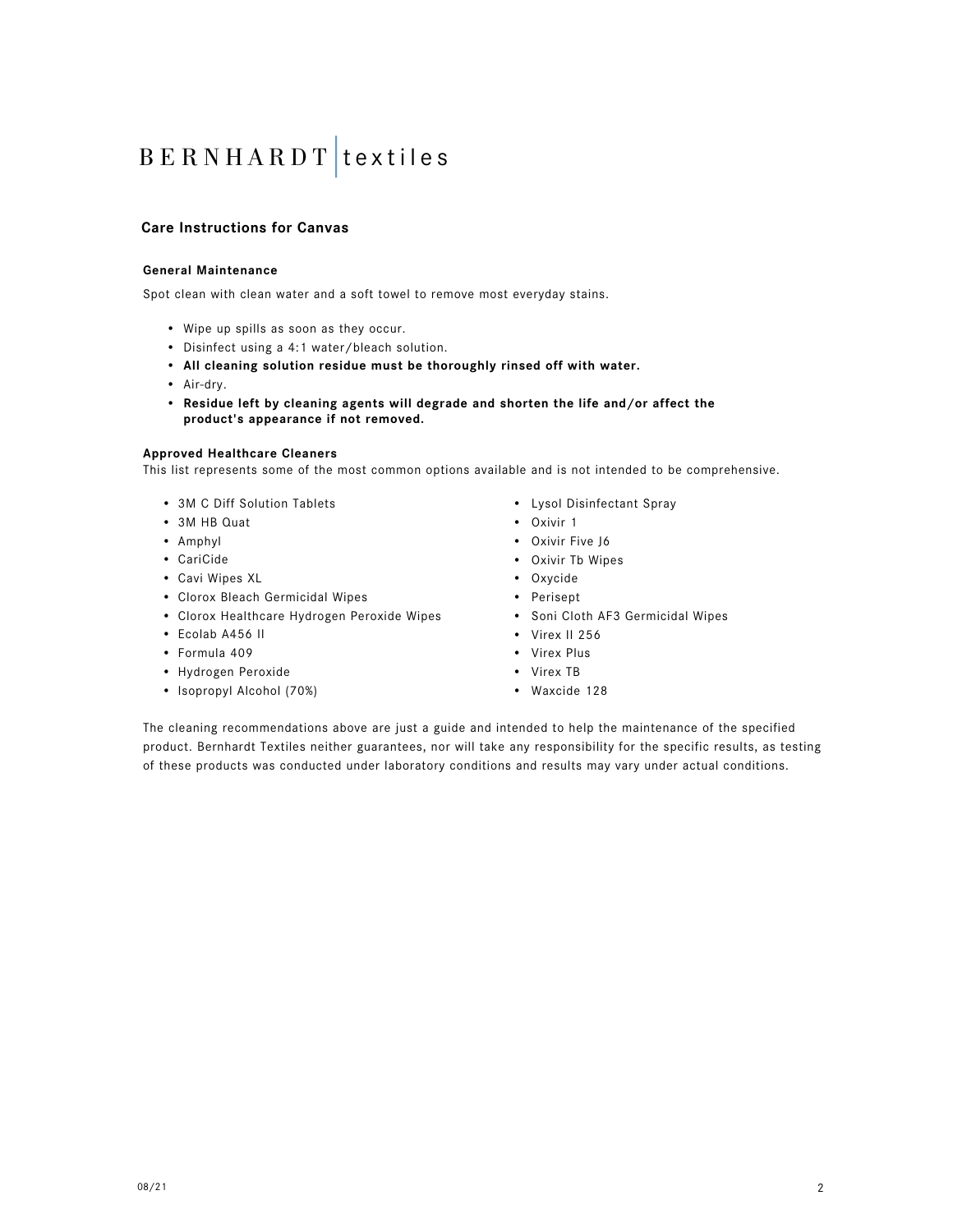### **Care Instructions for Endure**

#### **General Maintenance**

One of the best ways to keep coated fabric surfaces looking great is to properly maintain by cleaning regularly to prevent excessive dirt from accumulating. Follow the general outline listed below to help extend the life of the fabric.

- Clean regularly with soap and water.
- Wipe up spills as soon as they occur.
- Disinfect using a 5:1 water/bleach solution.
- • **All cleaning solution residue must be thoroughly rinsed off with water.**
- Air-dry.

### **Ink and Permanent Marker Remover**

The following instructions have proven to work in most cases, especially when stains are addressed immediately. However, not all stains can be removed in every situation.

- Wipe off the stain with a cotton ball. If this is unsuccessful, proceed to next step.
- Wet cotton ball or cloth with a 91% IPA cleaner.
- Apply cleaner to remove stain using a circular and diagonal motion.
- Rinse thoroughly with water to remove cleaner. Remove excess water with dry cotton ball. Allow to air dry.

#### **Food and Oil-Based Remover**

The following instructions have proven to work in most cases, especially when stains are addressed immediately. However, not all stains can be removed in every situation.

- Wipe off the stain with a cotton ball. If this is unsuccessful, proceed to next step.
- Apply a 1% mild liquid detergent cleaner to stain.
- Remove stain using a circular and diagonal motion.
- Rinse thoroughly with water to remove cleaner. Remove excess water with dry cotton ball. Allow to air dry.
- Repeat cleaning procedure as necessary.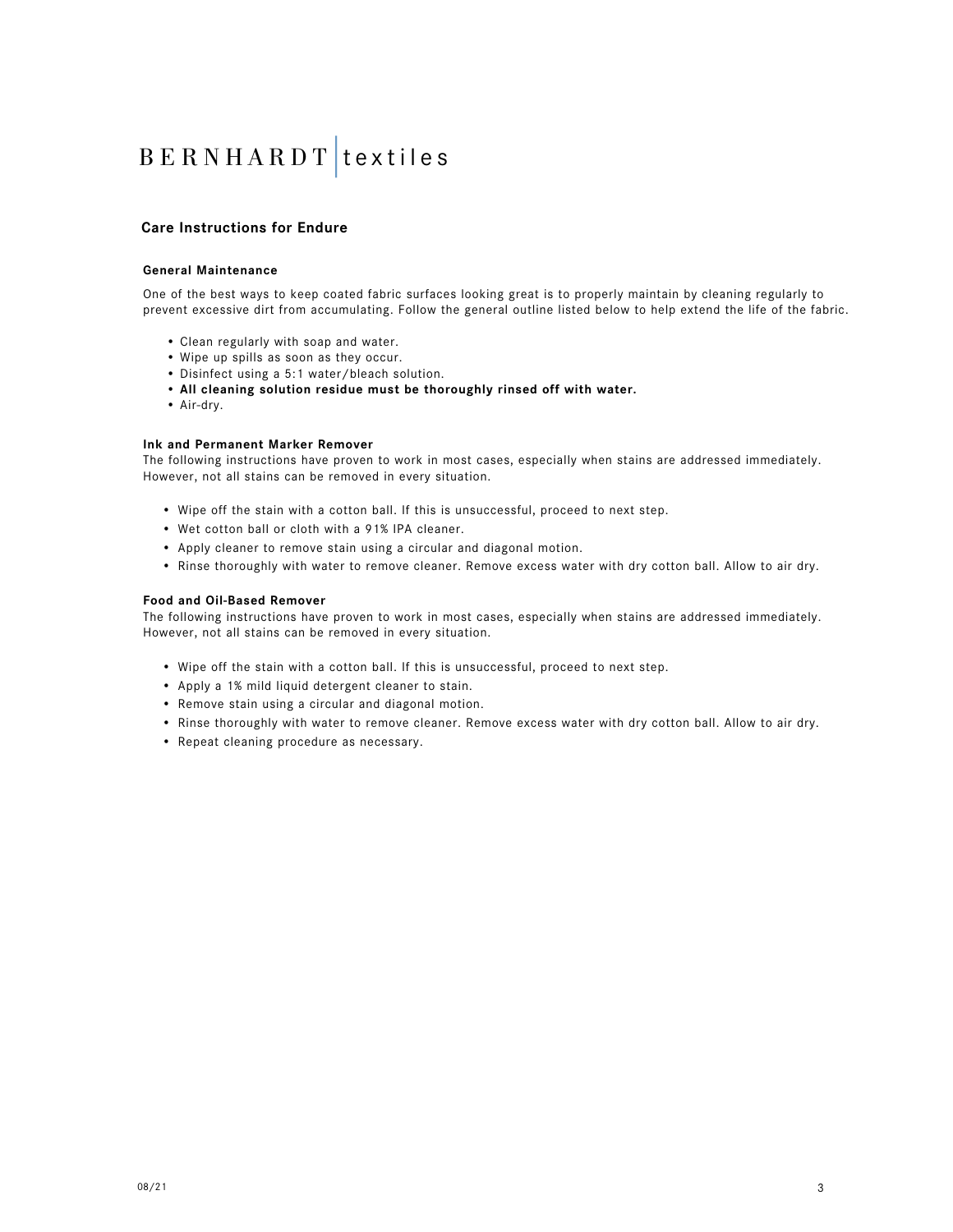

## Cleaners / Disinfectants Reviewed for Use on Crypton® Revl™

IMPORTANT: Rinse with water following use of cleaner / disinfectant.

| Manufacturer                           | Cleaner/Disinfectant                         | Active ingredient                            | Disposition               |
|----------------------------------------|----------------------------------------------|----------------------------------------------|---------------------------|
| ЗM                                     | 3M Neutral Quat                              | Quaternary ammonium                          | No issues at 10 exposures |
| Biotrol                                | <b>Birex SE</b>                              | Phenols                                      | No issues at 10 exposures |
| <b>CALTECH</b>                         | Dispatch Wipes                               | Sodium hypochlorite                          | No issues at 10 exposures |
| <b>Chemical Specialties Manuf Corp</b> | ChemSpec                                     | <b>Sulfonates</b>                            | No issues at 10 exposures |
| Chrysler Group, LLC                    | Mopar                                        | Alcohol                                      | No issues at 10 exposures |
| Church & Dwight Co, Inc.               | Oxyclean Laundry Stain Remover               | Hydrogen peroxide                            | No issues at 10 exposures |
| Clorox Company                         | 409                                          | Quaternary ammonium                          | No issues at 10 exposures |
| Clorox Company                         | Clorox Bleach (10%)                          | Sodium hypochlorite                          | No issues at 10 exposures |
| Clorox Company                         | Clorox Bleach Germicidal Cleaner             | Sodium hypochlorite                          | No issues at 10 exposures |
| Clorox Company                         | Clorox Broad Spectrum                        | Ammonium chloride                            | No issues at 10 exposures |
| Clorox Company                         | Clorox Healthcare Bleach Germicidal<br>Wipes | Sodium hypochlorite                          | No issues at 10 exposures |
| Clorox Professional Products Co        | Citrace                                      | Ethanol dipropylene glycol                   | No issues at 10 exposures |
| Clorox Professional Products Co        | Precise Hospital Cleaner                     |                                              | No issues at 10 exposures |
| Crypton Inc                            | <b>Crypton Disinfectant</b>                  | Ammonium chloride                            | No issues at 10 exposures |
| Crypton Inc                            | <b>Crypton Gold</b>                          | Sulfonates                                   | No issues at 10 exposures |
| Crypton Inc                            | Crypton Ink Remover                          | Alcohol                                      | No issues at 10 exposures |
| Crypton Inc                            | Crypton Leather / Vinyl Cleaner              | Alcohol                                      | No issues at 10 exposures |
| Crypton Inc                            | Crypton Purple                               | Ethoxylate                                   | No issues at 10 exposures |
| <b>ECOLAB</b>                          | A-456 II Disinfectant Cleaner                | Ammonium chloride                            | No issues at 10 exposures |
| <b>ECOLAB</b>                          | Asepticare                                   | Quaternary ammonium                          | No issues at 10 exposures |
| <b>ECOLAB</b>                          | Oasis 146                                    | Ammonium chloride                            | No issues at 10 exposures |
| <b>ECOLAB</b>                          | Virasept                                     | Hydrogen peroxide, acetic acid               | No issues at 10 exposures |
| Health Link, Inc.                      | Clorox EZ-KILL Wipes                         | Ammonium chloride, isopropyl alcohol         | No issues at 10 exposures |
| Home Care Labs, Inc.                   | Greased Lightning                            | Alcohols, sulphonic acid                     | No issues at 10 exposures |
| Johnson Diversey, Inc                  | Oxivir Tb                                    | Hydrogen peroxide                            | No issues at 10 exposures |
| Johnson Diversey, Inc                  | Virex II 256 Tb                              | Quaternary germicides                        | No issues at 10 exposures |
| Johnson Diversey, Inc                  | Virex Tb                                     | Ammonium chlorides                           | No issues at 10 exposures |
| <b>METREX RESEARCH</b>                 | CaviWipes                                    | Isopropyl alcohol, ammonium chloride         | No issues at 10 exposures |
| Metrex Research Corp                   | Cavi-Cide                                    | Quaternary ammonium, alcohol                 | No issues at 10 exposures |
| MPC Maintenance Specialties, Inc       | Fresh Breeze Tb                              | Dual quaternary ammonium chloride            | No issues at 10 exposures |
| Norix Group, Inc                       | Norix Fabric Cleaner                         | Hydrogen peroxide, alcohols                  | No issues at 10 exposures |
| PDI                                    | Sani-Cloth AF                                | Ammonium chlorides                           | No issues at 10 exposures |
| PDI                                    | Sani-Cloth Bleach                            | Ammonium chlorides                           | No issues at 10 exposures |
| PDI                                    | Sani-Cloth HB                                | Ammonium chloride                            | No issues at 10 exposures |
| PDI                                    | Sani-Cloth Plus                              | Ammonium chlorides                           | No issues at 10 exposures |
| PDI                                    | Super Sani-Cloth                             | Ammonium chlorides                           | No issues at 10 exposures |
| Procter and Gamble                     | Dawn (1%)                                    | Surfactants                                  | No issues at 10 exposures |
| Reckitt Benckiser, Inc                 | Lysol                                        | Phenols, quaternary ammonium                 | No issues at 10 exposures |
| Reckitt Benckiser, Inc.                | Resolve                                      | not disclosed                                | No issues at 10 exposures |
| Russ Medical Specialties, Inc.         | Fade-A-Dyne                                  | Isopropyl alcohol                            | No issues at 10 exposures |
| S.C. Johnson                           | Windex                                       | Ammonium, alcohols                           | No issues at 10 exposures |
| SAFETEC                                | Sanizide                                     | Ammonium chloride                            | No issues at 10 exposures |
| Sbiomed                                | Steriplex                                    | Hydrogen peroxide, peroxyacetic acid, silver | No issues at 10 exposures |
| <b>Steris Corporation</b>              | <b>Steris Coverage Plus Wipes</b>            | Ammonium chloride, isopropyl alcohol         | No issues at 10 exposures |
| SunnySide Corp                         | Acetone                                      | Acetone                                      | No issues at 10 exposures |
| SWAN                                   | Hydrogen Peroxide                            | Hydrogen peroxide                            | No issues at 10 exposures |
| Virox Technologies, Inc                | Optim 33 Tb                                  | Hydrogen peroxide                            | No issues at 10 exposures |
| Virox Technologies, Inc                | Virox 5 Tb                                   | Hydrogen peroxide                            | No issues at 10 exposures |
| Virox Technologies, Inc.               | Virox Accel Tb                               | Hydrogen Peroxide                            | No issues at 10 exposures |
| Wexford labs, Inc                      | Wexcide 128                                  | Phenols                                      | No issues at 10 exposures |
|                                        | Isopropyl Alcohol (91%)                      | Alcohol                                      | No issues at 10 exposures |

 $\mathbb{Z}^{\mathbb{Z}}$ 

Unless noted otherwise, manufacturer's suggested concentration was used.